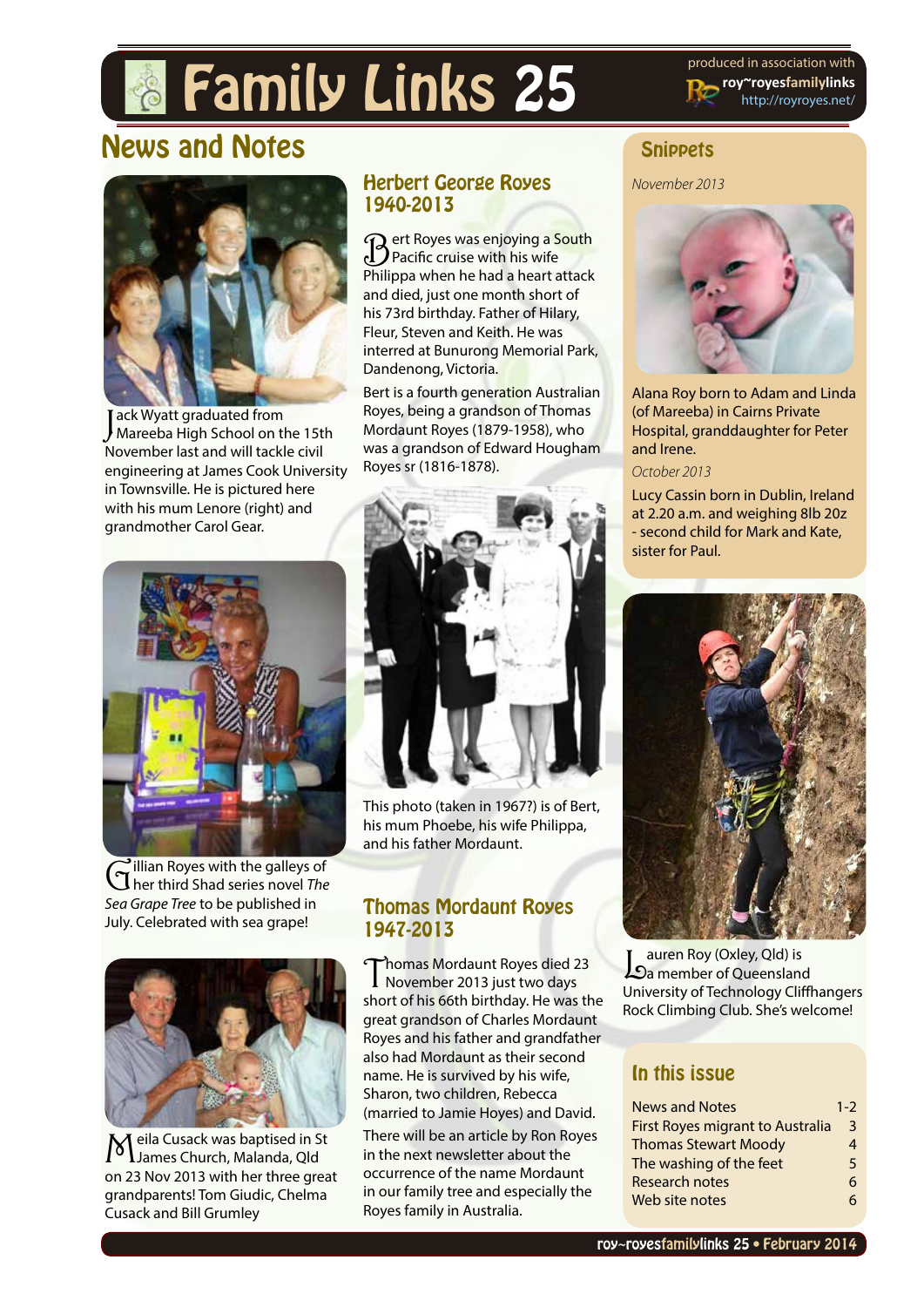#### More News and Notes...





A Roy family gathering in Northern Ireland 2007 (courtesy of Pat Roy)

Back row from left to right: Brenda (Roy) Powers, Olwen Roy, Jim Powers, Pat (Roy) Harris.

Front row: Stuart Roy, Max McNeill, Alison (Roy) Dyke, Lydia Morgan (step daughter of Pat), Carole Roy. This photograph was taken in August 2007 at Browns Bay in Northern Ireland.

See (with links to people in the photo) at: <http://royroyes.net/showmedia.php?mediaID=1659> Ena Roy, widow of Apex Life Member [George Roy](http://royroyes.net/getperson.php?personID=I834&tree=rr_tree) was on hand to recognise the work her late husband had put in to the original Cabanda Crossing bridge in Rosewood (Queensland), when the new one was officially named. The original footbridge was put in place about 20 years ago with council supplying the materials while members of the local Apex and Lions Clubs built it.

It is located in Johnstone Park in Rosewood. [Cabanda](http://www.cabanda.org.au) is the name of the aged care centre established in the area in 1987.

adapted from the *Moreton Border News* 22 November 2013 [As many of you will know, George Roy was the main contributor to getting the Roy~Royes family tree under weigh and did a lot of networking around Quensland and Ireland to build a sense of a wider family community.]



Wild storms lashed Ireland in early January. This photo is from Tramore on *Ireland's* southern coast where several Russell descendants, Hogans and Phelans, live. The photo was taken by Áine Ní Fhaoláin, granddaughter of Annie ("Nancy") Teresa Hogan née Russell [in the photo below] - 2nd cousin of Maurie Roy.

In the meantime, in mid January, Australia experienced severe bushfires across four states right across the south of the continent - I am not aware of any family members being seriously affected.



#### **Photo from the past**

James (Jimmy) Russell (Presbyterian) and Annie Magee (Catholic) escaped religious tension in their families in Ireland by marrying in Cape Town on 31st December 1902 and raising a family there. This photo looks like it was

taken about 1921. From left: John, Seamus, Jimmy, Nancy, Marg, Rosaleen, Desmond, Annie, Kay, Dot

See at: [http://royroyes.](http://royroyes.net/showmedia.php?mediaID=268) [net/showmedia.](http://royroyes.net/showmedia.php?mediaID=268) [php?mediaID=268](http://royroyes.net/showmedia.php?mediaID=268)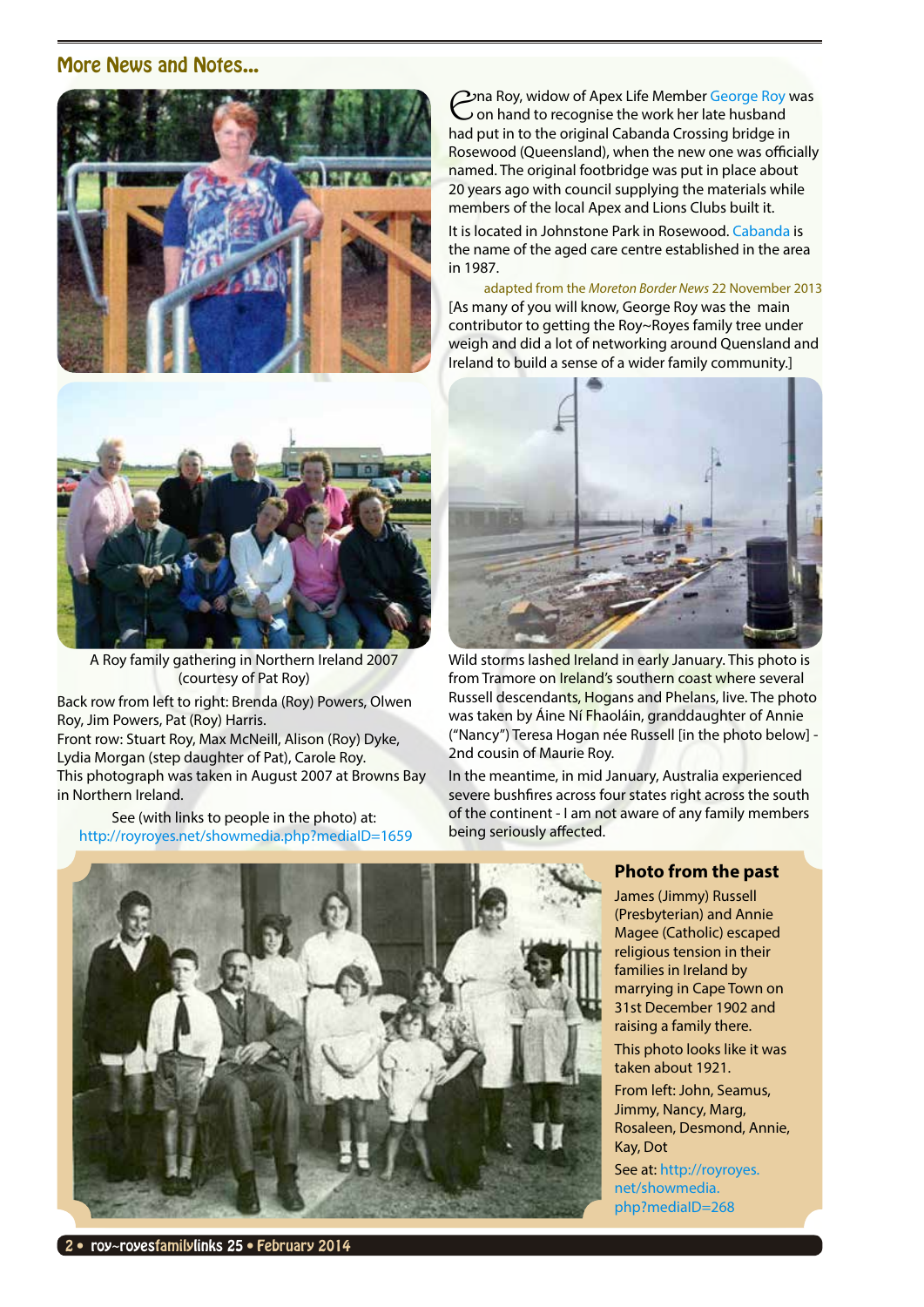## <span id="page-2-0"></span>First Royes migrant to Australia

Did you know there were four Royes siblings who migrated to the colony of New South Wales between 1829 and 1838?

About **1829** [Samuel Tyssen Royes](http://royroyes.net/getperson.php?personID=I543&tree=rr_tree) (1804-?) arrived seeking to make his fortune.

[Edward Hougham Royes](http://royroyes.net/getperson.php?personID=I910&tree=rr_tree) (1816-1878) was in Sydney in 1831 as a cabin boy on the *Surry* and again in **1834**. We're not sure when he actually settled in Australia - it may have been 1834 or when his two sisters migrated. He moved to central Queensland before 1873 and died in Rockhampton.

January **1838** [Emily](http://royroyes.net/getperson.php?personID=I2260&tree=rr_tree) (1817-1875) migrated in order to marry Hutchison Bell, but after he died in 1847 she returned with her four surviving children to London via the Isle of Jersey. She subsequently married surgeon Henry Smith.

Emily was chaperoned by her older sister [Maria](http://royroyes.net/getperson.php?personID=I2261&tree=rr_tree) (1808-1874) who subsequently married wine maker Frederic Christian Luther in Sydney in 1842. Maria's descendants (mostly surnamed Luther or Dunn) come from the area just south west of Sydney (Picton, Hartley and Oberon).

As you may have noticed we know quite a bit about Maria, Edward and Emily, but it is the mysterious Samuel Tyssen Royes that is the focus of this article.

**T** part from his birth and baptism records the<br> **T** only other reference to Sam comes from records within [State Records - New South Wales.](http://www.records.nsw.gov.au) [A transcript of these can be found at [http://](http://royroyes.net/showmedia.php?mediaID=1590&medialinkID=2868) [royroyes.net/showmedia.php?mediaID=1590&](http://royroyes.net/showmedia.php?mediaID=1590&medialinkID=2868) [medialinkID=2868](http://royroyes.net/showmedia.php?mediaID=1590&medialinkID=2868).]

A "Sam. Tyson Royes" is listed In the Index to Quarter Sessions cases, Sydney, Oct 1831. He was charged with stealing 11/1 [11 shillings one penny or A\$1.11 - possibly about £85 or A\$170 in today's money] from his employer, Capper Pass, Baker in George Street. He presented to his trial two references:

(1) from Thomas Dobson of London dated 5 Aug 1829 to Robert Lambert of "Bathurst, Sydney" to "introduce... Mr Samuel Tyssen Royes – he purposes visiting New South Wales in hopes of making his fortune. I have had the pleasure to know his father for upwards of thirty years - a

very respectable upright honest man..."

(2) from ? Lachlan of 22 Great Alie Street [Whitechapel, London] dated 3 Aug 1829 to J. Coghill of Sydney: "I take the liberty by this of introducing to you Mr Royes (son of a highly respectable gentleman) who visits Australia in search of employment. If you want a Clerk or Superintendent on your farm you will oblige me by taking Mr Royes. He has ever conducted himself with the strictest sobriety, integrity, industry and ability..."

It seems his Sydney employer initially claimed that Sam had stolen £8.15.0 [A\$17.50 - possibly about £425 or A\$850 in today's money] but it appears that he challenged this for there are subsequent statements from his employer stating inter alia that "I cannot swear whether the prisoner informed me before he went into the hospital about 3 weeks ago [from 13 Sep 1831] that he had received the said moneys or not." Samuel pleaded guilty on the 20th to the 11/1 charge and was sentenced on the 25th "to be imprisoned in His Majesty's Gaol of Sydney for and during the of [sic] three calendar months".

And that is the last we know of Samuel.

**Did he go to Jamaica where his brother** Charles had migrated? *NB: this is pure speculation* based on the possibility that there were two Royes brothers in Jamaica. And that is based on two pieces of "evidence":

(1) The mystery of the baptism (October 1849) of a Charles Thomas Royes (born January 1849) within a month of two other Royes, Matilda (born August 1846) and Edward (born September 1848), plus the fact that Charles [John Royes sr](http://royroyes.net/getperson.php?personID=I2102&tree=rr_tree) already had a son Charles, born about 1832 and still alive at the time of the baptisms. Although the two Charles are listed as Charles sr's children in our database, it needs an explanation.

(2) At least one Jamaican Royes branch has an oral family story that includes *two* Royes brothers coming to Jamaica.

On the names Tyssen, Hougham and Royes: One of the Tyssen family had Hougham as a second name and there are several Samuel Tyssens, one of whom married a Hougham. Samuel Tyssen Royes is a cousin. I believe it is safe to assume that this Samuel Tyssen Royes is the same as the son of Solomon Royes and Mary Hougham, and that he arrived in Sydney towards the end of 1829 (based on his letters of reference).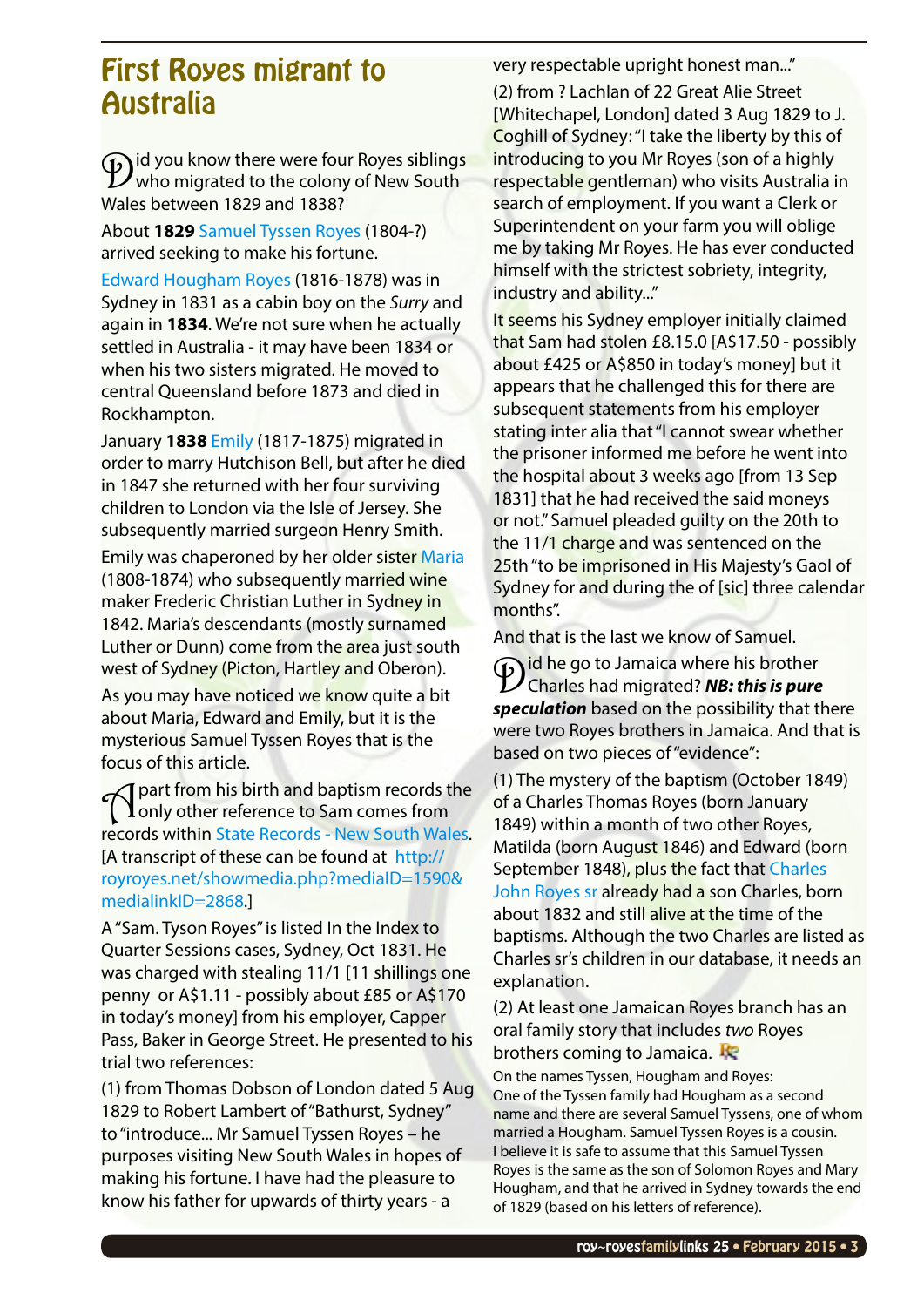# <span id="page-3-0"></span>Thomas Stewart Moody

Thomas was born in Omagh, County Tyrone,<br>Northern Ireland in 1861. Although he was listed as aged 21 on his immigration entry into Queensland, Thomas was believed to be aged 16. The reference also listed that he came to Queensland on the ship *Nairnshire*, which left Greenock, Scotland on the 24 Nov 1876 and arrived in Brisbane on the 7 Mar 1877. He was listed as an assisted passenger on the immigration index card, but the ship's passenger list had Thomas listed in the Free passengers section. The *Nairnshire* was captained by Walter Nevin, the ships surgeon was Dr William Gregory and its matron was Miss Mary Steel. The ship carried 261 passengers, with three deaths while at sea.



**Thomas and Mary**

Thomas married Mary **Higginson, in Townsville** on 28 Feb 1883. and they overlanded to the Atherton Tablelands in far North Queensland, to make a living. A copy of a survey map of 22 Aug 1887, by Alfred Starcke, Surveyor, of the town of Granite Creek, shows blocks of land on the northern side of Granite Creek owned by T Moody and his son G Moody. The Moody homestead was the first home constructed over the Granite Creek and

was situated on the northern side of what is now known as Starcke Street and faced towards Granite Creek. There was a well beside the house for drinking water with a large mango tree covered with bougainvillea near it. The family owned land situated at the back of the current golf course extending across One, Two, Three and Four Mile Creeks which feed into the Mitchell River. They had stockyards and ran cattle.

With horse teams they carted timber from the Atherton Tablelands to the sawmill in Mareeba. The sawmill owned by the Jamieson family, was situated on the northern side of Keeble Street where Queensland Rail now has a rail siding (this has since gone too). During the time Tom Moody snr was a teamster, a timber worker

### From *The Cairns Post*: 15 Sep 1926

#### TWENTY YEARS AGO

By "Tramp" (Atherton Memories Continued) [Excerpt:]

As I leave Dunmore Farm, I pass a well-known carrier, Tom Moody, with a cedar log for the Railway, over 7 feet in girth, which, standing, realised 10 shillings per hundred feet. Tom Moody, a well-known timber getter, is coming through the scrub with a 4 ton pinelog aboard. Long before he comes into sight the crack of the whip and "Get up, Silver" can be heard urging the powerful team of 16 horses through the soft scrub soil, and at times the waggon rolls and tosses like a ship at sea, and the overturning of a waggon, or its unloading to extract it from the bog, is no uncommon occurrence. Chatting, with Mr. Moody, he informs me that last. year he sent away over 500,000 feet of timber, and this year has already handled 200,000 feet of cedar, and 100,000 feet of pine. A short distance through the scrub and on the banks of the Barron River we came across a sawmill, the property of Thomas & Bock. The mill, which was erected by Mr. Bock, is a picture of ingenuity. The river has been dammed below the mill site, and a turbine of 55-horse power built in the river.

From the river bed, two cables of 500 feet connect the turbine with the sawmill, and a further arrangement of light cables control the power.

A novel feature of the arrangement is the use of a large fig tree growing near the water's edge as a frame work for a portion of the machinery.

accidentally cut himself with an axe and, due to his workmates having little knowledge of first aid, bled to death. As a result of the incident Tom pressed the timber workers and locals to learn the rudiments of first aid and, as an incentive to learn, donated the timber for an ambulance building at Atherton. A plaque to his memory is embedded in the cement wall of the (old) Atherton Ambulance building (now a shop).

Thomas was killed (fractured skull) in a fall from a horse whilst taking part in a race near Herberton. Tom was listed as a horse carrier for the Tablelands, from Herberton to Mareeba, in Glenville Pikes' book *Pioneers Country*.

Descendents of this family, 3rd, 4th, 5th, 6th, and 7th generations still live in Mareeba. The children of the marriage were Mary Jane (Royes) [*photo*], Barbara (Dawson), Thomas, William, George, Sam and Bert.



See more at: [http://royroyes.net/showmedia.](http://royroyes.net/showmedia.php?mediaID=1542) [php?mediaID=1542](http://royroyes.net/showmedia.php?mediaID=1542)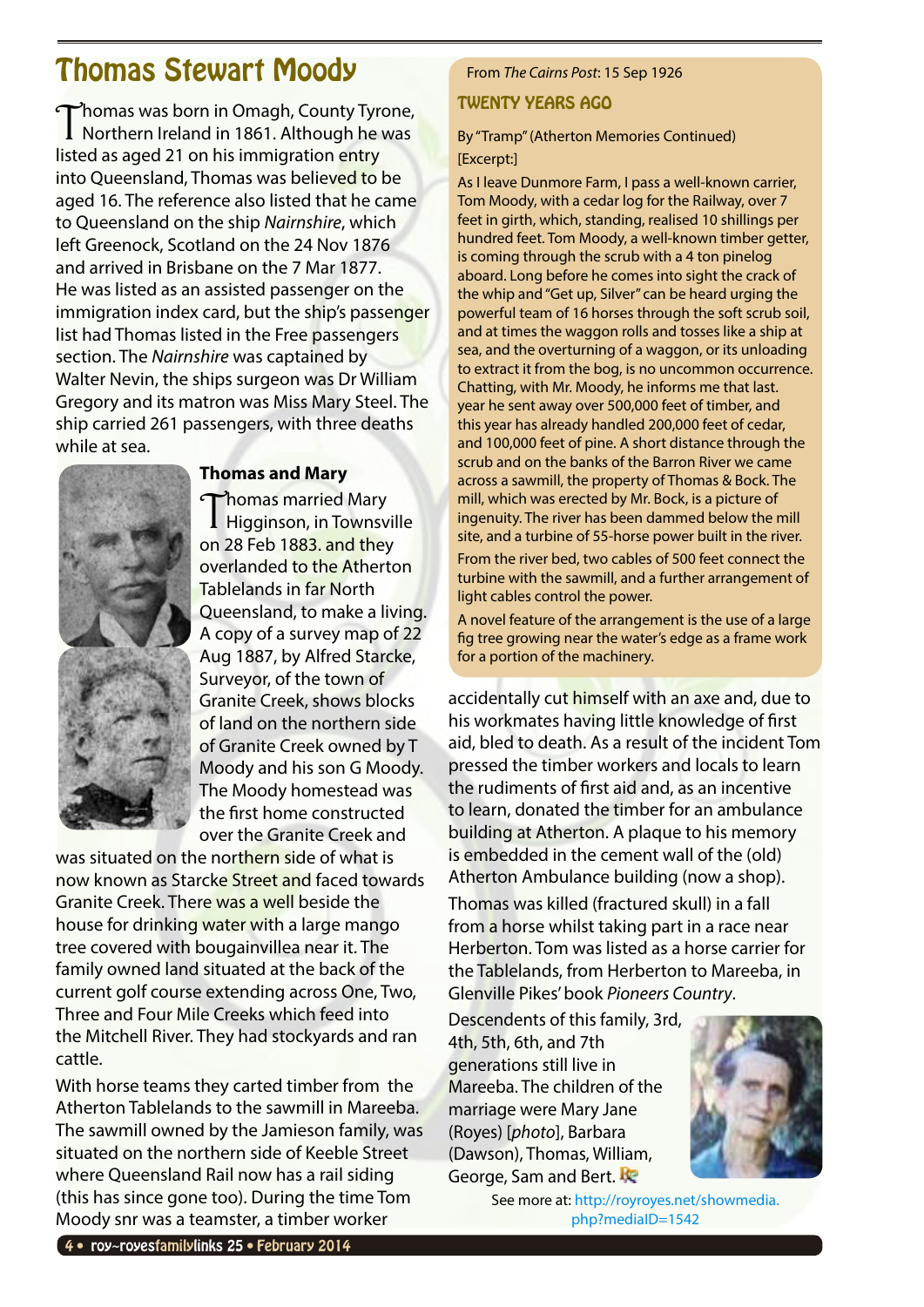# <span id="page-4-0"></span>The washing of the feet

I made some progress in learning Kiswahili by<br>Easter time – my first in Africa. Sisal, which is made some progress in learning Kiswahili by used to make ropes and seating, is grown in huge plantations in the area around Mwatate. We held the Holy Thursday ceremonies in the church situated in the Sisal estate. Linguistically, it was a challenge but I would be able to manage with the help of catechist Feliciano Mwendenao. Feliciano was a refugee from Mozambique. Together with his wife and children, he had fled the Frelimo conflict. He was to be my first close refugee contact.

We prepared for the Holy Thursday ceremony to be held at the Church and the faithful arrived. During this ceremony, twelve members of the congregation have their feet washed by the priest, in memory of the example given by Jesus when he washed his disciple's feet.

Twelve of the congregation were chosen and they were to sit on a bench in front of the altar and have their feet washed. I was to start washing the feet of the people at one end of the bench and then continue up the line. It was all very straightforward – or so I thought!

The back breaking work of cutting sisal<br>was over for the day, people came from the camps all around the sisal estate for the ceremony which was held in the late afternoon. The church was packed and the ceremony began. It was going well enough and I had finished my homily. It was time to do the washing of the feet. I got the water, towel and basin from the altar boys who were helping in the ceremony. I started from the left, knelt

Another [Fr Tom Hogan'](http://royroyes.net/getperson.php?personID=I456&tree=rr_tree)s story from his time as a priest with the Congregation of the Holy Spirit ("the Spiritans". *[Tom is 2nd cousin to Maurie Roy.]*



*The Turkey Which Really Was a Rooster* is available from several sources but it is easier to direct you to the author Fr Tom Hogan, 66 Rockfield Avenue, Kimmage, Dublin 12, Ireland

down and began washing and then drying the feet of the chosen people. I was nearly finished my duties when I noticed that I seemed to have forgotten one or two who were still sitting at the other end of the bench. I returned and washed and dried the feet of the forgotten. Suddenly the bench was full again! Maybe I had misunderstood and twenty four people had been selected? Perhaps it was twelve men and twelve women; anyway I continued. Nevertheless, there were more and more people coming forward. I knew I was in for a long evening when I heard Feliciano saying: "Father Tom is washing everyone's feet – this is a very big blessing, come forward row-by-row and be sure to bring all the children."



Row-by-row they came, adults and children. By

this time, the water was nicely coloured with the red dust of the area. The towel too became a bright coloured red. Maybe using a snow white towel wasn't such a good idea after all! So, every one had their feet washed, except myself. All were blessed. It was a long ceremony but the people did not mind and felt that they had made a good start to the Easter festivities. **Re**